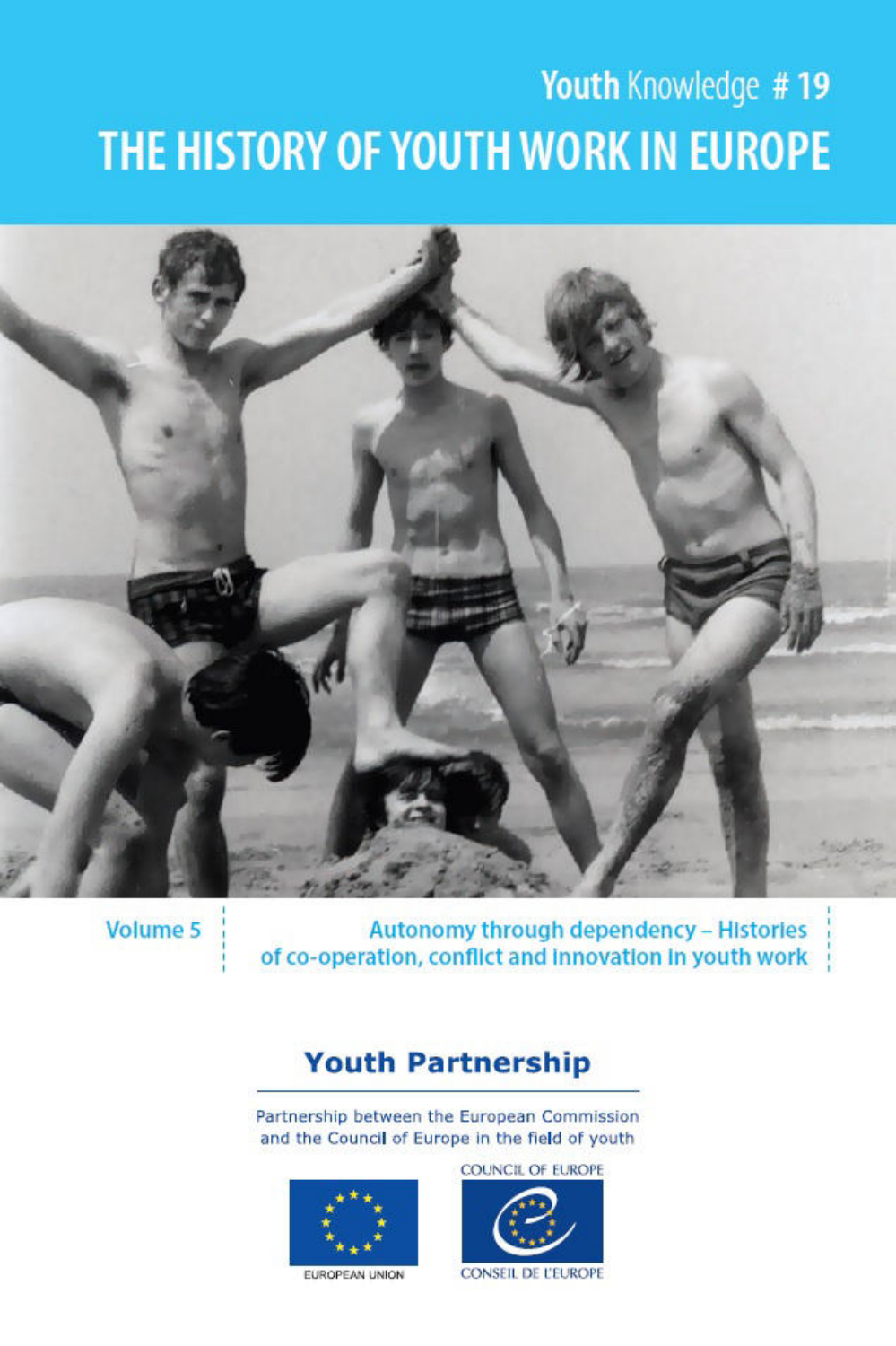## **THE HISTORY OF YOUTH WORK IN EUROPE**

Autonomy through dependency – Histories of co-operation, conflict and innovation in youth work

Volume 5

Lasse Siurala, Filip Coussée, Leena Suurpää and Howard Williamson (eds)

Council of Europe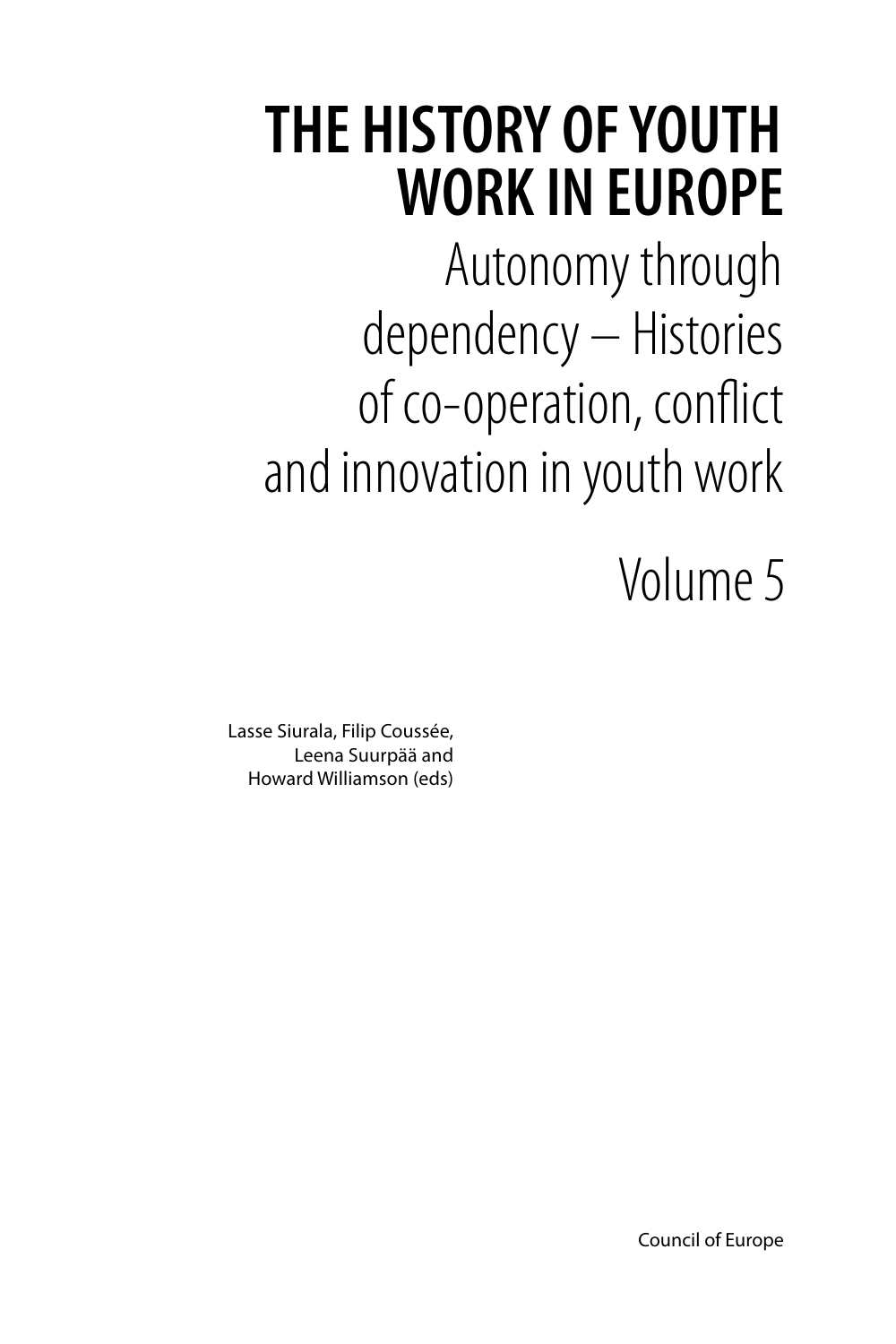*The opinions expressed in this work are the responsibility of the authors and do not necessarily reflect the official policy of the Council of Europe.*

All rights reserved. No part of this publication may be translated, reproduced or transmitted, in any form or by any means, electronic (CD-Rom, Internet, etc.) or mechanical, including photocopying, recording or any information storage or retrieval system, without prior permission in writing from the Directorate of Communication (F-67075 Strasbourg Cedex or [publishing@coe.int\)](mailto:publishing%40coe.int?subject=).

To receive further information about the Partnership between the European Commission and the Council of Europe in the field of youth, please visit our website at [http://youth-partnership-eu.](http://youth-partnership-eu.coe.int) [coe.int](http://youth-partnership-eu.coe.int) or contact us by e-mail at youth[partnership@partnership-eu.coe.int.](mailto:partnership%40partnership-eu.coe.int?subject=)

Cover design: Cover design: Documents and Publications Production Department (SPDP), Council of Europe Layout: Jouve, Paris

> Council of Europe Publishing F-67075 Strasbourg Cedex <http://book.coe.int>

ISBN 978-92-871-8161-9 © Council of Europe and the European Commission, May 2016 Printed at the Council of Europe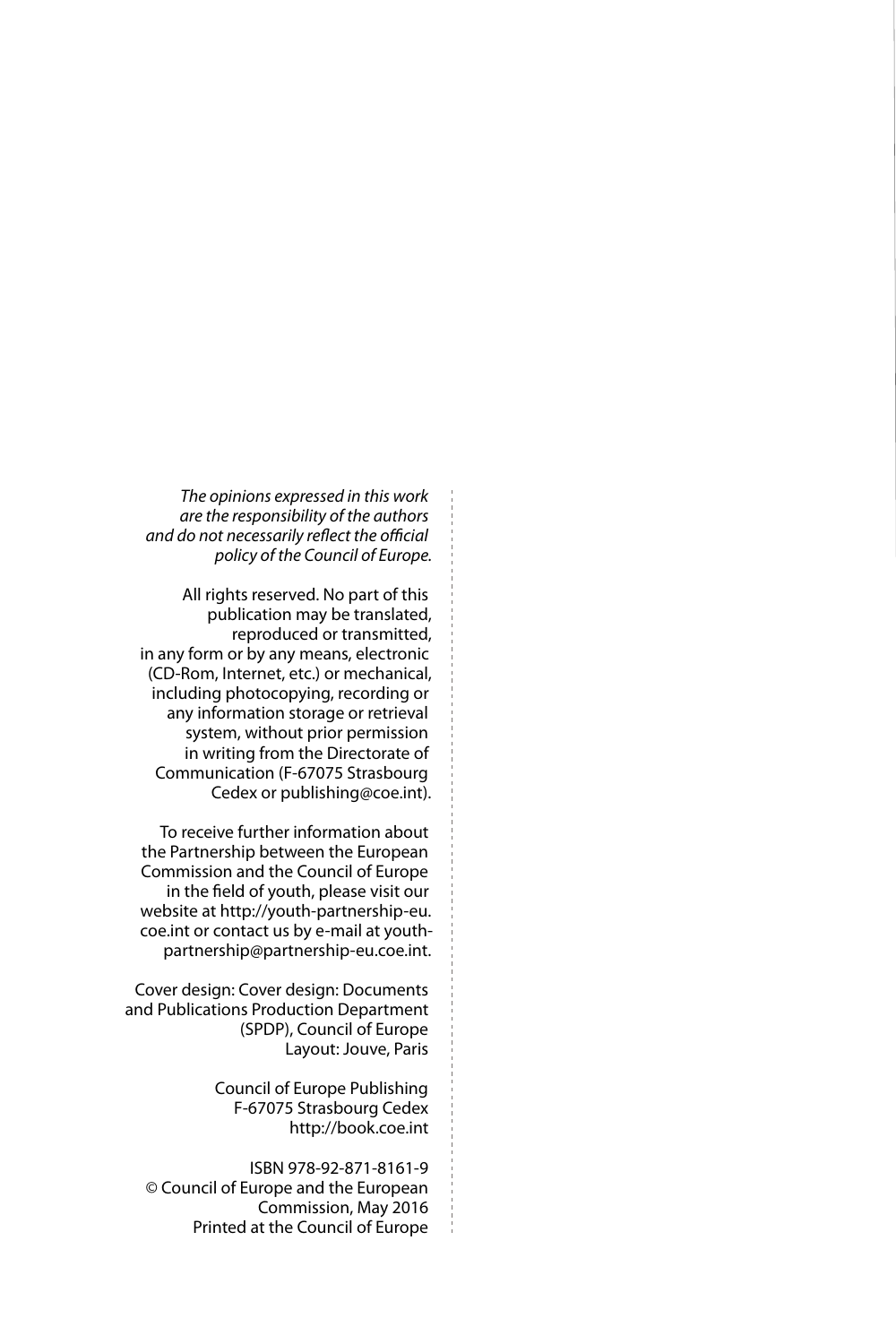### **Contents**

| <b>PREFACE</b>                                                                                              |                                                                                                                                         | 5   |
|-------------------------------------------------------------------------------------------------------------|-----------------------------------------------------------------------------------------------------------------------------------------|-----|
| <b>AND BLINKS OF HOPE</b>                                                                                   | <b>PART I - MAKING YOUTH WORK MATTER: JAMMED STRATEGIES</b>                                                                             | 7   |
|                                                                                                             | Introduction                                                                                                                            | 9   |
|                                                                                                             | Chapter 1 – Crafting the space between either and or: attending<br>to the role of words, young people and public will                   | 11  |
|                                                                                                             | <b>PART II - THE RISE AND FALL OF INTEGRATED YOUTH POLICIES</b>                                                                         | 25  |
|                                                                                                             | Introduction                                                                                                                            | 27  |
|                                                                                                             | Chapter 2 - The history of youth clubs in Iceland                                                                                       | 31  |
|                                                                                                             | Chapter 3 - The genesis of youth policy: a case study of Finland                                                                        | 39  |
|                                                                                                             | Chapter 4 – From defence to human rights: the impact of youth policy<br>on the professionalisation of youth work in Victoria, Australia | 49  |
| <b>PART III - THE "MAGIC TRIANGLE": BALANCING AUTONOMY</b><br>AND DEPENDENCY IN THE INTERESTS OF YOUTH WORK |                                                                                                                                         | 57  |
|                                                                                                             | Introduction                                                                                                                            | 59  |
|                                                                                                             | Chapter 5 – Autonomy, dependency, key actors and youth organisations<br>in interwar Estonia                                             | 63  |
|                                                                                                             | Chapter 6 – Observations on the so-called "magic triangle" or:<br>where has all the magic gone?                                         | 73  |
| <b>PART IV - HALF BOY AND HALF MAN</b>                                                                      |                                                                                                                                         | 83  |
|                                                                                                             | Introduction                                                                                                                            | 85  |
|                                                                                                             | Chapter 7 - Youth work curriculum in Northern Ireland: a history                                                                        | 89  |
|                                                                                                             | Chapter 8 - The importance of Aristotle's phronesis in resisting<br>instrumentality in youth work in England                            | 105 |
|                                                                                                             | Chapter 9 - Building alliances, taking sides: the effects of strong<br>governmental guidance and control                                | 119 |
|                                                                                                             | <b>PART V - NEGOTIATING SPACE IN THE MARGINS</b>                                                                                        |     |
|                                                                                                             | Introduction                                                                                                                            | 133 |
|                                                                                                             | Chapter 10 – Youth work as interstitial practice between borders:<br>a historical perspective on French animation                       | 137 |
|                                                                                                             | Chapter 11 – Lifeworlds, spaces and citizenship: social pedagogy<br>and youth work as mediating professions                             | 149 |
|                                                                                                             | Chapter 12 – Autonomy through dependency: histories of co-operation,<br>conflict and innovation in youth work                           | 161 |
| <b>PART VI - CONCLUSIONS</b>                                                                                |                                                                                                                                         | 179 |
|                                                                                                             | Chapter 13 - Bridging youth work, but on whose terms?                                                                                   | 181 |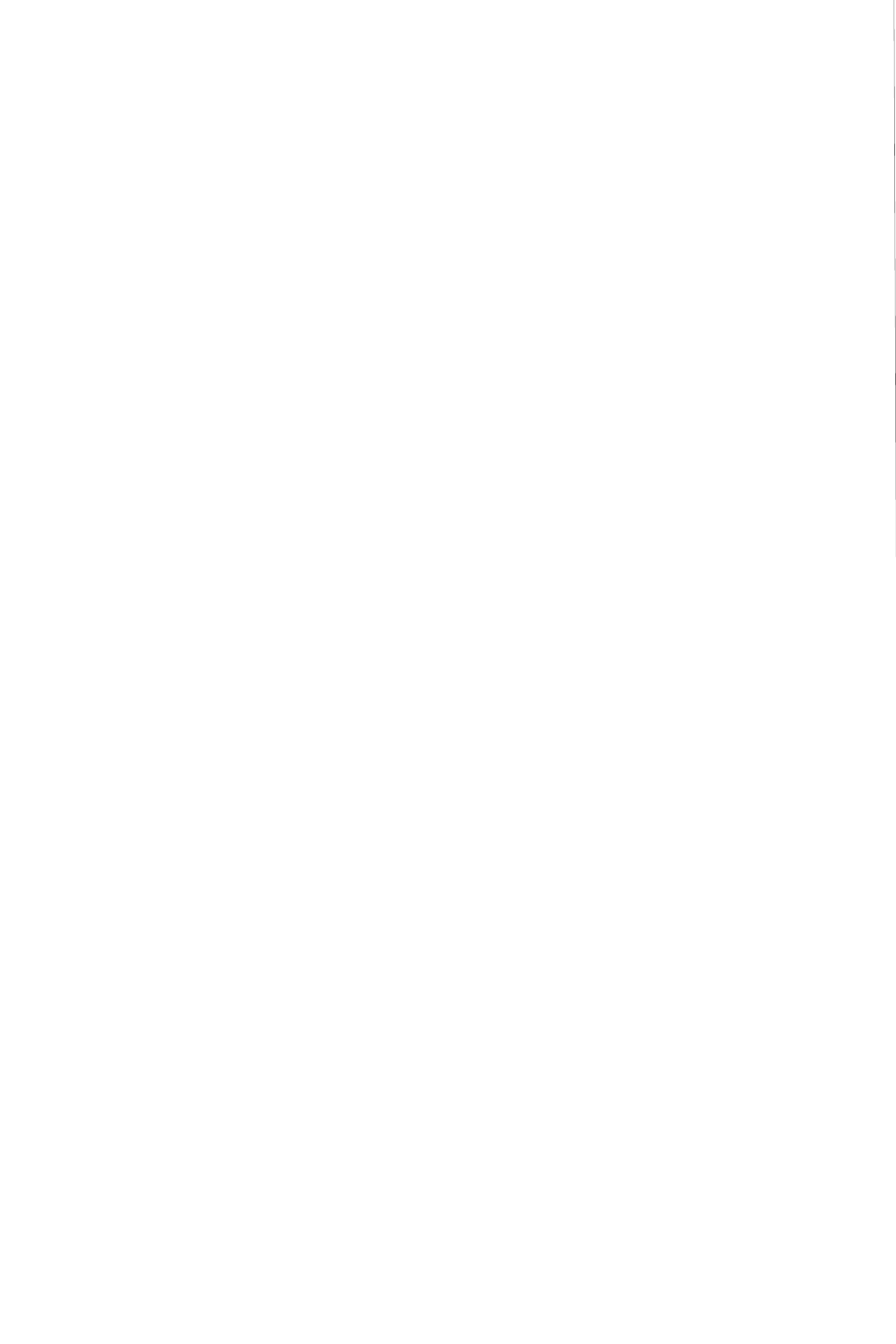## **Preface**

*Jan Vanhee and Hanjo Schild*

#### **COMPLETING THE JIGSAW PUZZLE: FURTHER EXPLORING THE HISTORY OF YOUTH WORK IN EUROPE**

**The fifth volume of our series on the History of Youth Work in Europe, Autonomy**<br> *Through dependency – histories of co-operation, conflict and innovation in youth*<br> *Work is a next step in bringing together pieces of a v* he fifth volume of our series on the History of Youth Work in Europe, *Autonomy through dependency – histories of co-operation, conflict and innovation in youth work* is a next step in bringing together pieces of a very interesting and com-Belgium (2008 and 2009) and Tallinn, Estonia (2011) and of an international and interdisciplinary conference on the history of youth work in Ghent, Belgium (2010), this book documents the reflections that have taken place in a seminar in Helsinki 2014. While the first workshops had a strong focus on the histories of youth work in given countries, the Helsinki meeting was helping us to move towards a more thematic approach while looking specifically at the histories of co-operation, conflict and innovation in youth work. It can be seen as programmatic and forward looking when Lasse Siurala stressed in a concept paper for the preparation of the fifth workshop on history of youth work the following:

"There is shared understanding that the true (?) identity of youth work must be about capacity to operate between private and public with a sufficient degree of autonomy – but definitely not without links to both private and public – hence the oxymoron: 'autonomy through dependencies'."

Discussing the issue of "autonomy through dependency" was timely when we look at the recent (and ongoing) debates on cross-sectoral/multi-agency co-operation. This debate is also about negotiating and creating the space for youth work – as a challenge and as a possibility. And at times where in many countries youth work needs to struggle with lacking resources it might be an option to link with other actors and other programmes – essentially a threat to the independence of youth work.

The Helsinki discussions were also enriched by bringing on board puzzle pieces with a geographic extension (speakers from the USA, Australia and South Africa) and by involving more young people, youth worker students from the University of Minnesota and Humak University of Applied Sciences (Finland).

The work done in all the history workshops helped us a lot in finding some common ground for youth work in Europe. A lot of elements you can find back in the declaration of the second European Youth Work Convention (2015). But there is still a lot of work to do by bringing together some more puzzle pieces from missing countries in Europe; also the history puzzle pieces of European youth organisations, youth workers and youth social workers need to be written.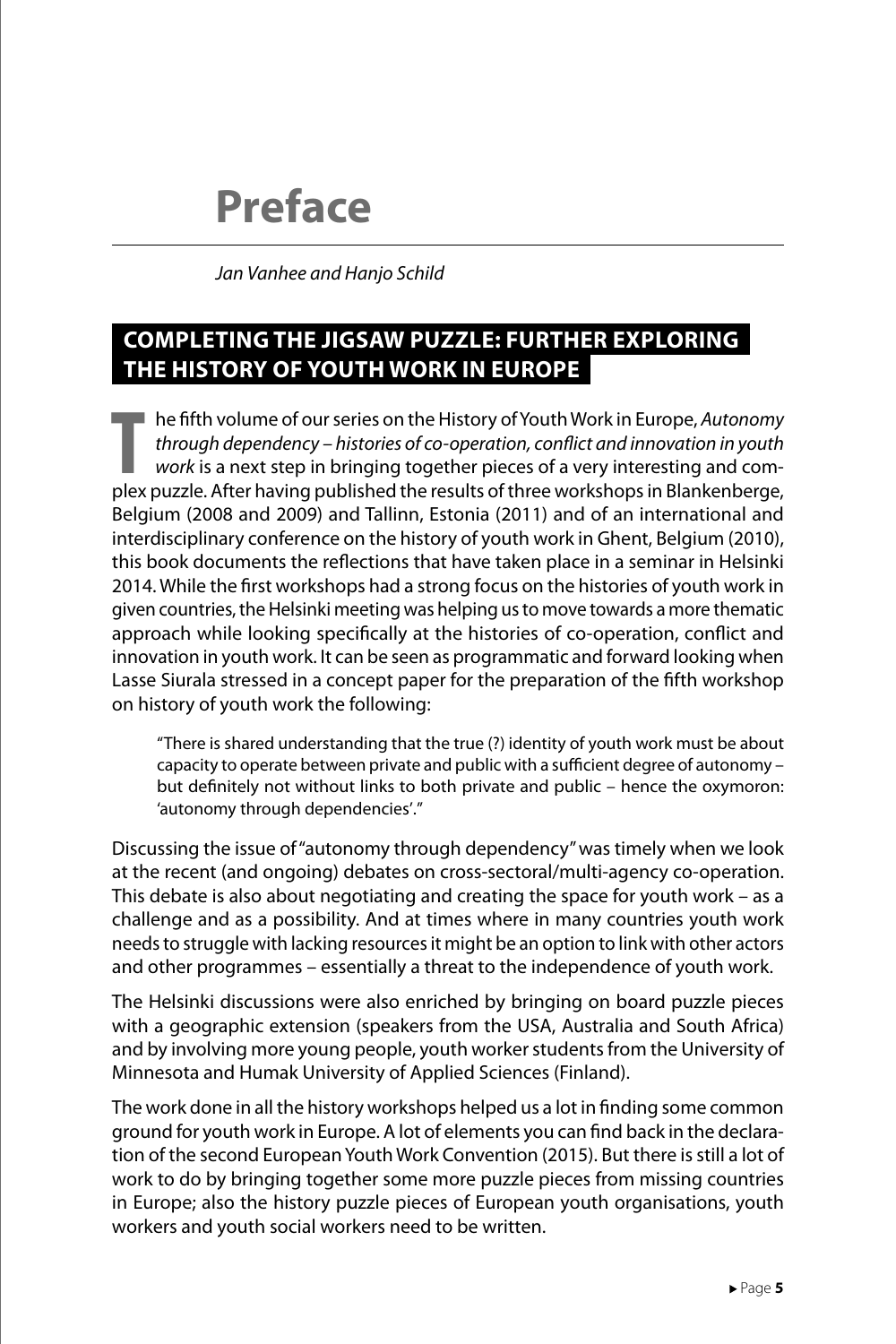The idea of writing and presenting the histories of youth work of all member states of the Council of Europe is not given up and continues: experts have been contacted in all those countries whose histories are not yet drafted. Those papers which exist have been uploaded in the European Knowledge Centre for Youth Policy (EKCYP): [http://pjp-eu.coe.int/en/web/youth-partnership/knowledge-/-ekcyp.](http://pjp-eu.coe.int/en/web/youth-partnership/knowledge-/-ekcyp) Stories of approximately 30 countries plus many thematic articles can be downloaded; others will follow.

Also the five books now published on the histories of youth work can be downloaded from the website of the partnership between the European Commission and the Council of Europe in the field of Youth: [http://pjp-eu.coe.int/en/web/](http://pjp-eu.coe.int/en/web/youth-partnership/publications) [youth-partnership/publications.](http://pjp-eu.coe.int/en/web/youth-partnership/publications)

Those who want to help us to find and collect missing puzzle pieces and store them in the European Knowledge Centre of Youth Policy are invited to contact us. Thanks a lot for your efforts!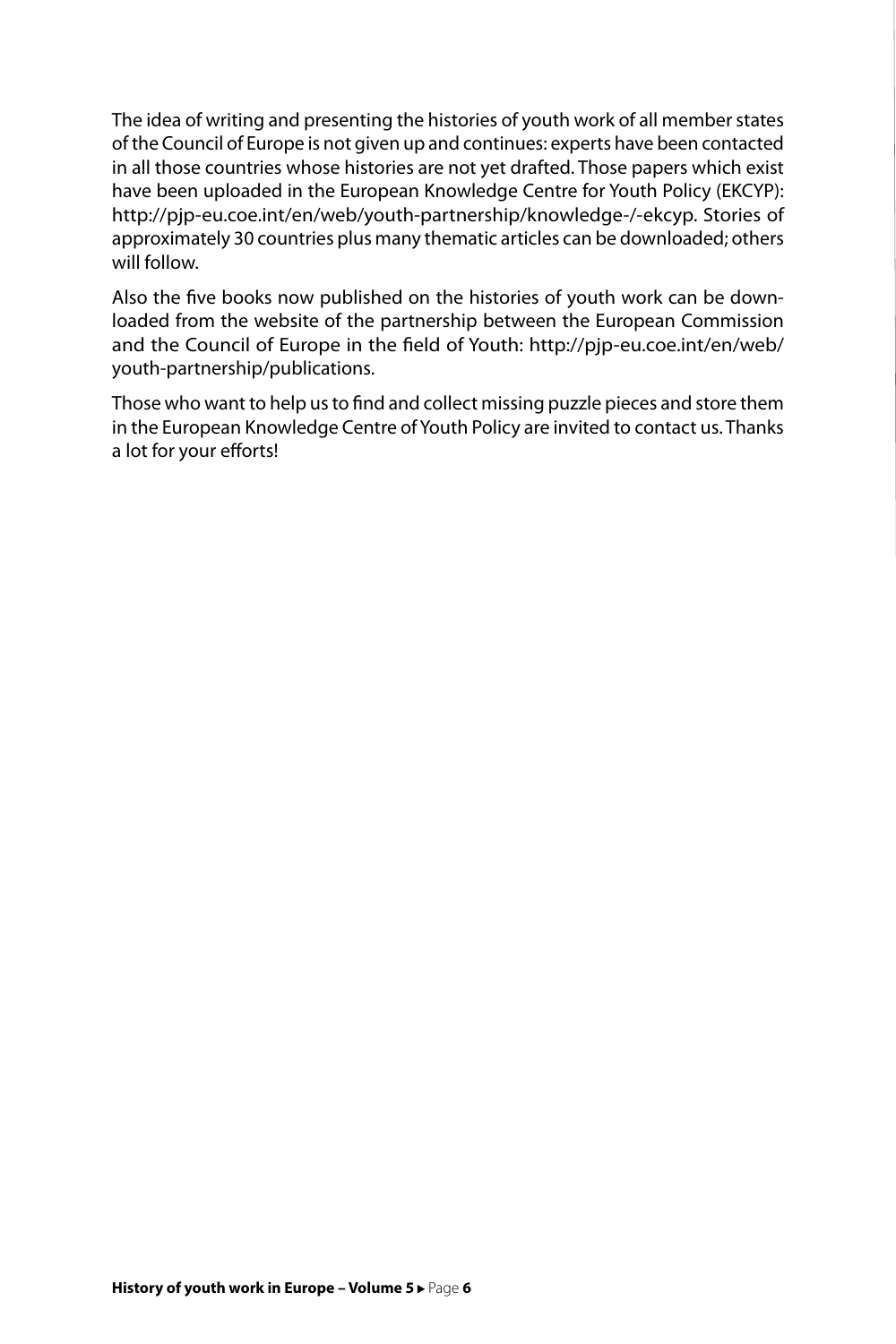Part I **Making youth work matter: jammed strategies and blinks of hope**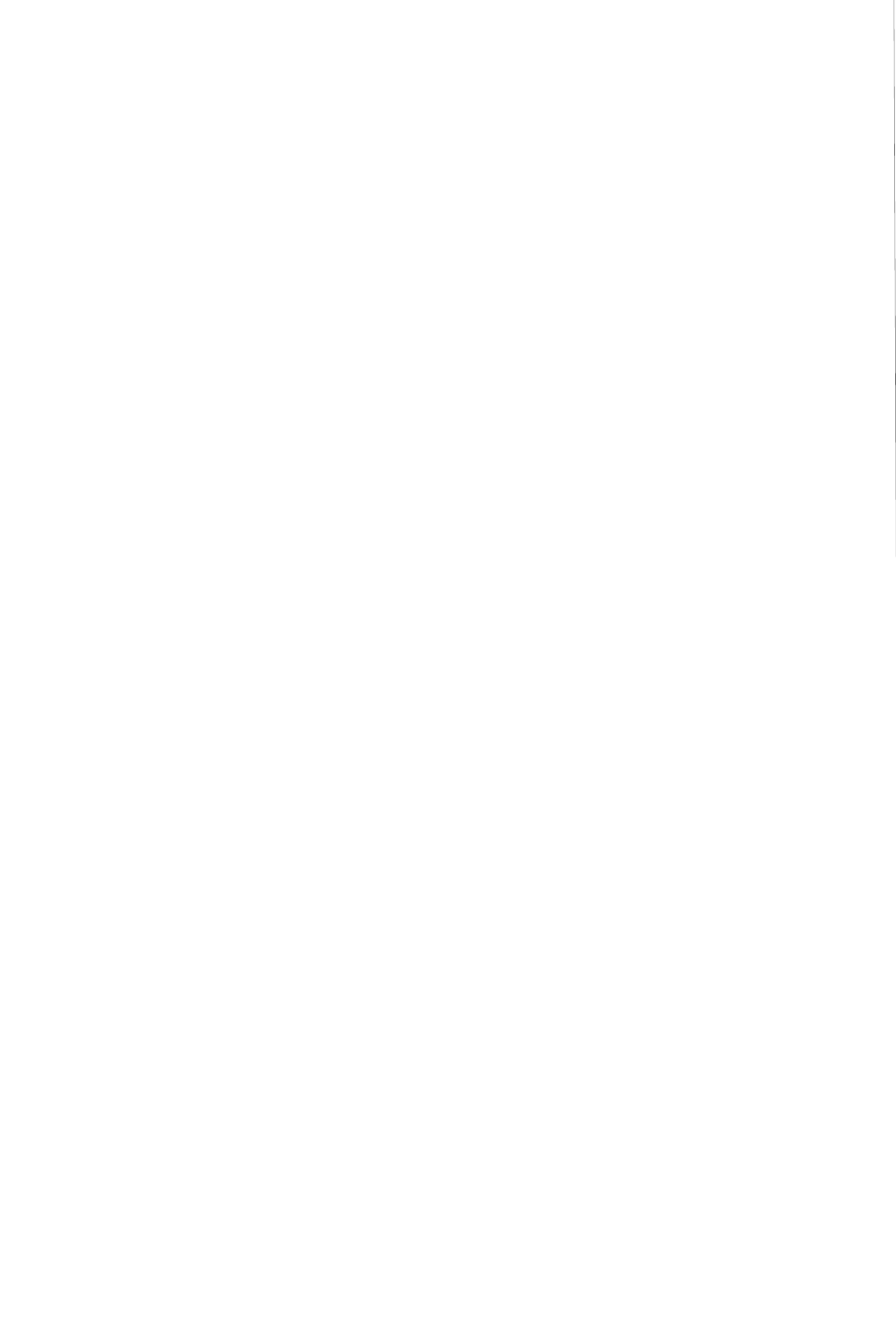## **Introduction**

#### *Lasse Siurala*

After reading everything about youth work, we (still) don't understand what we are talking about.

(Redig, forthcoming)

**Y**outh work is about building identity and enacting it, it is about youth agency. Its<br>
historical roots are in youth movements, in ways of "being young together". The<br>
history seminars have looked at the different trajec outh work is about building identity and enacting it, it is about youth agency. Its historical roots are in youth movements, in ways of "being young together". The history seminars have looked at the different trajectories of youth movements, movements as social innovators and change-makers, having eventually led to the system of youth organisations and their strong position as the spearhead of youth work, notably playing the key role in the "magic triangle" of youth work. Another trajectory has been youth work developed under the influence of social work with a strong interest in integration, care and control. In many countries, youth work has become an instrument of political priorities to combat youth unemployment, juvenile criminality, drug use and marginalisation. As a result, youth workers, in the UK in particular, have claimed that youth work has lost the capacity to implement its ethos. A third trajectory has been leisure-oriented youth work, which has not always been able to hold its ground, partly due to lacking evidence of its outcomes, partly to reduced public funding and partly to lack of renewal. One reaction to youth work being "only about leisure" has been the integrated youth policies, which overall do not have a good record. The general impression of these histories has been a decline of youth work from a supporter of autonomous and innovative youth groups and movements of "being young together" to an instrument of government to integrate and control young people, and to a marginal field of service with low recognition.

This account may be right, but many participants of the fifth conference on the History of Youth Work in Europe, held in Helsinki, Finland (8-10 June 2014) felt that many of the trajectories "offer no future project ... without a blink of solutions". Many agreed, as Howard Williamson argued, that there is "an over-reach of negative, regulatory and compensatory 'youth policy' and an under-reach of purposeful and positive 'youth policy'". How can we explore the ground for "solutions" and positive strategies?

This volume will provide a versatile look at the positive and negative strategies of youth work to promote its recognition. Integrated youth policies and the "magic triangle" represent potential ways for the youth field to establish recognition and influence. The integrated youth policies have not been a great success and the historical analysis indicates some of the reasons for this. However, there are also positive experiences, which have been hampered by a lack of research and peer learning. The "magic triangle" is a great concept, but not that much of a reality (see Manfred Zentner's contribution to this volume).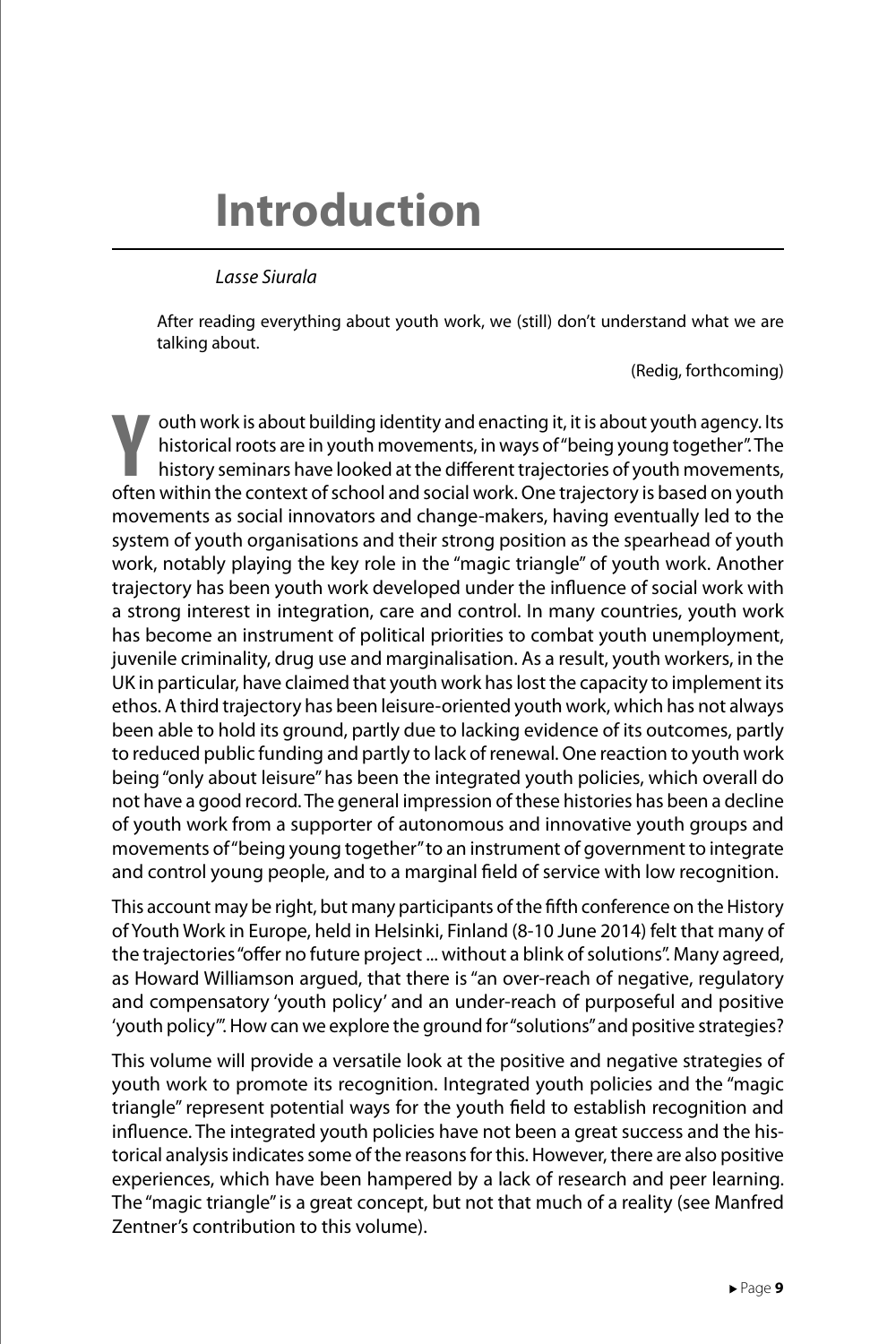The history of youth work is a history of survival in the margins. The success strategy is not isolating oneself in that margin, but crossing the nearby borders, co-operating with other sectors and actors, searching for broader alliances and networking – "negotiating the interstitial space". Youth work is a derivative of the ways of "being young together" and on how young people today experiment and express their identities. These ways have dramatically changed, not only due to youth cultures, the Internet, social media and lifestyles, but also because of structural changes like unemployment and poverty. Youth work faces a necessary and unique opportunity to reconsider its working methods within this context of change – and finding new ways of working. Trying to understand youth work in a new context; "to understand what we are talking about". Another "blink of solutions".

#### **REFERENCE**

Redig, G. (forthcoming), "Youth work and an internationally agreed definition of youth work: more than a tough job – An impulse to reflection", in Schild H. et al., *Thinking Seriously about Youth Work*, Council of Europe Publishing, Strasbourg.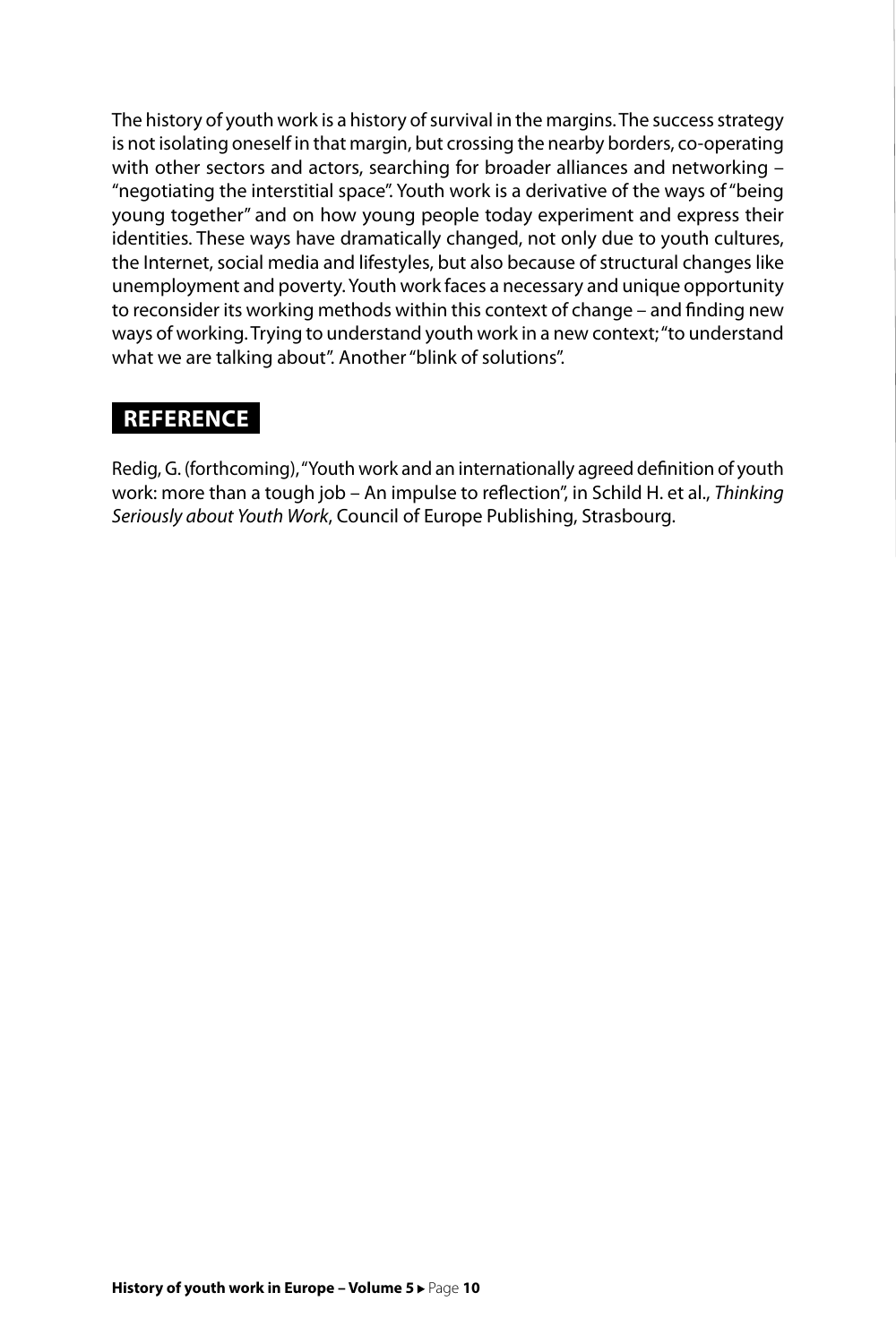## Chapter 1 **Crafting the space between either and or: attending to the role of words, young people and public will**

*Joyce A. Walker*

THE assignment for the concluding keynote at the Helsinki seminar (2014) that<br>
addressed issues of autonomy and dependencies in youth work was challen-<br>
ging: reflect on the seminar experience and the four History of youth he assignment for the concluding keynote at the Helsinki seminar (2014) that addressed issues of autonomy and dependencies in youth work was challenging: reflect on the seminar experience and the four History of youth work in the future. This paper builds on the seminar keynote and intends to tell some stories, share some reflections, and stimulate thinking in new ways. It proposes no blueprint for the future of youth work – only issues to consider as we move forward.

The remarkable collection of youth work histories that European practitioners and scholars have produced is truly an enormous contribution to the field worldwide. The history and context of youth work in its many forms in many nations over time – sometimes hundreds of years – is available to inform practitioners, policy makers and researchers. This work is incredibly thoughtful and articulate, and conveys a lot of heart and wisdom.

Reading and hearing the histories was exciting, because in the US we are dealing with so many of the same questions and issues. That's surprising since on the surface our youth work practice, systems, policies and context appear to be so different. The observations and critical questions discussed here may contribute to future thinking in European countries as well as in the United States. The ideas are organised around three themes: (1) the words we use; (2) the way we partner with young people and allies; and (3) the public will we need in order to succeed. In discussing issues of words, youth participation and public will, and citing examples of similar issues in the United States, the goal is not to get stuck in the dichotomies – the either/or polarities – that may be useful to clarify issues, but are seldom helpful in framing new solutions that seek a middle ground or a new ground moving ahead.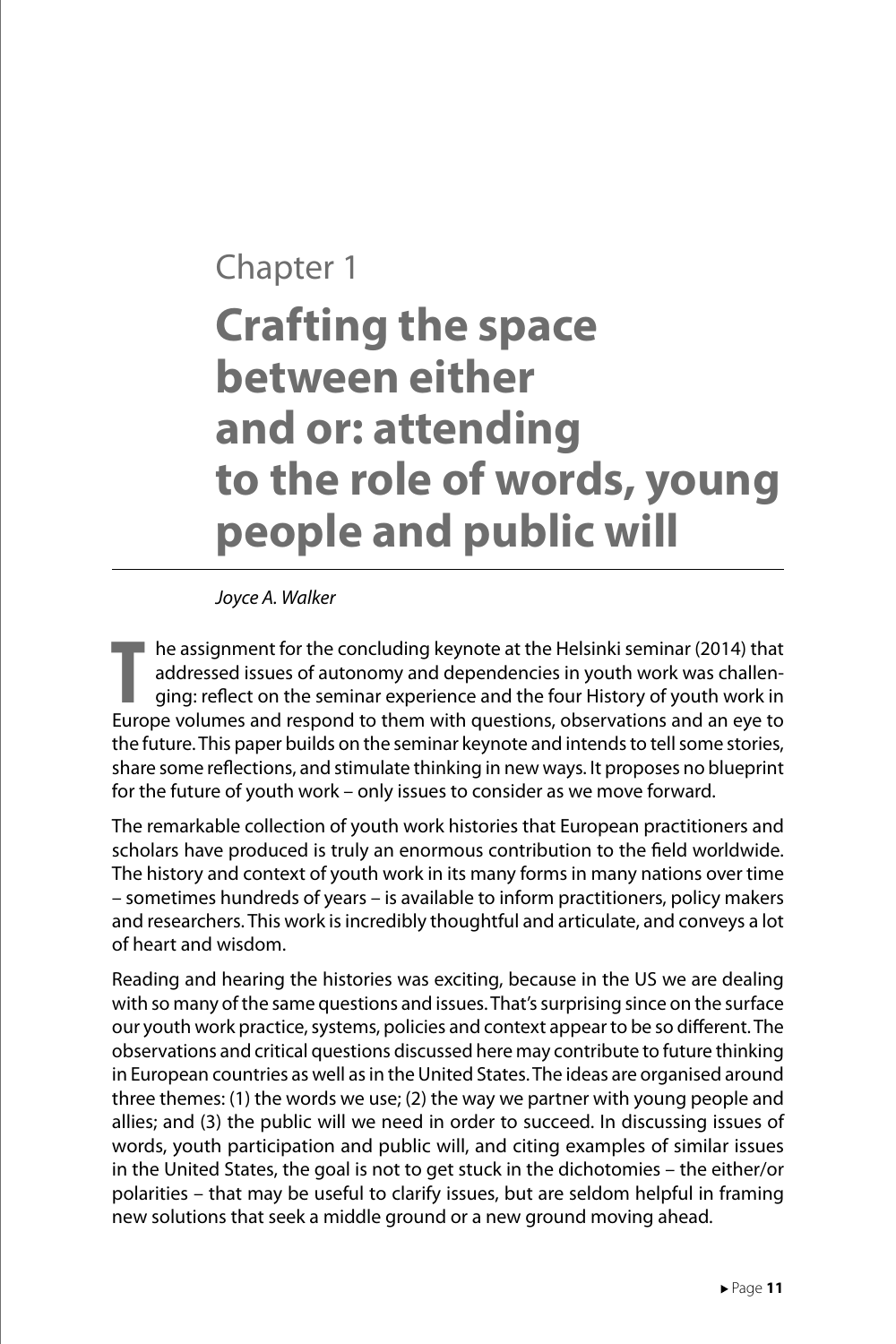#### **BASIC ASSUMPTIONS ABOUT YOUTH WORK**

Let me speak personally here so readers understand a bit of my history and stance. I draw from my own 30-year experience as a youth worker, a university teacher, applied researcher and community educator. I also draw on the powerful lessons of my inspiration and colleague Gisela Konopka. Gisa was a feisty German social worker who often told stories about her days as a youth worker in the 1930s to 1940s. One relates to a young woman named Ilse who was known for her enthusiastic socialising with sailors in the Hamburg harbour area. She was picked up and referred to the youth authority. At this point in her storytelling, Gisa always burst into a smile and exclaimed, "Oh my, could she ever dance! Everything I know about dancing I learned from her! She taught everyone in our group and we had such a grand time!" Where the juvenile authorities saw only trouble, the young German youth worker saw possibilities. Where the authorities saw a shameless young girl dancing topless with sailors, the youth worker spotted talent and energy along with a big dose of problematic behaviour. To establish a connection, the youth worker asked the girl for some dancing lessons. And so it is in dance and in youth work that young people learn from us, we learn from them, we all learn from each other. We build on strengths. This is one of the fundamental truths about youth work.

Like the dance, youth work is a dynamic, not a simple service or function. Like youth work, dance involves movement, rhythm, creativity, discipline, history and tradition. Like dance, youth work demands engagement, responsiveness and co-creation. Good youth work often leads young people to places, experiences and learnings they never dreamed of before. I propose that youth work is a dynamic of learning and conversations and relationships. The youth work dynamic results from the synergy of young people, youth workers with a stance, and intentional interactions – the experiences, the programme, the focus of engagement.

Describing youth work as unique and important work, Larson (1989) captured this dynamic engagement in his doctoral research on young people in their daily environments. All the young people in the study carried beepers. They were contacted at different times of the day and evening and asked a couple of simple questions about what they were doing and how they were feeling. His conclusion was that young people are highly engaged with their friends, they are challenged in school, and they are both engaged and challenged in youth work and youth programme environments. We are talking about powerful and important encounters in this field of youth work.

In the US, youth work is not a common generally accepted term. Across the country, there is no consensus term to describe our work that is accepted by the general public, other professionals or our workers. This raises the question: Why is it so hard in this field to describe what we stand for, and so easy to resort to words that sound peripheral instead of essential? In an effort to explain it to the public, youth work is described as out-of-school time, after school, extended day, school enrichment, non-formal learning, youth programmes, community-based youth programmes, extracurricular activities, leisure, recreation and more. In Minnesota we do use the term youth work because that feisty German social worker, a product of the Wandervogel movement, came to the US in the 1950s, settled in Minneapolis, and founded a Center for Youth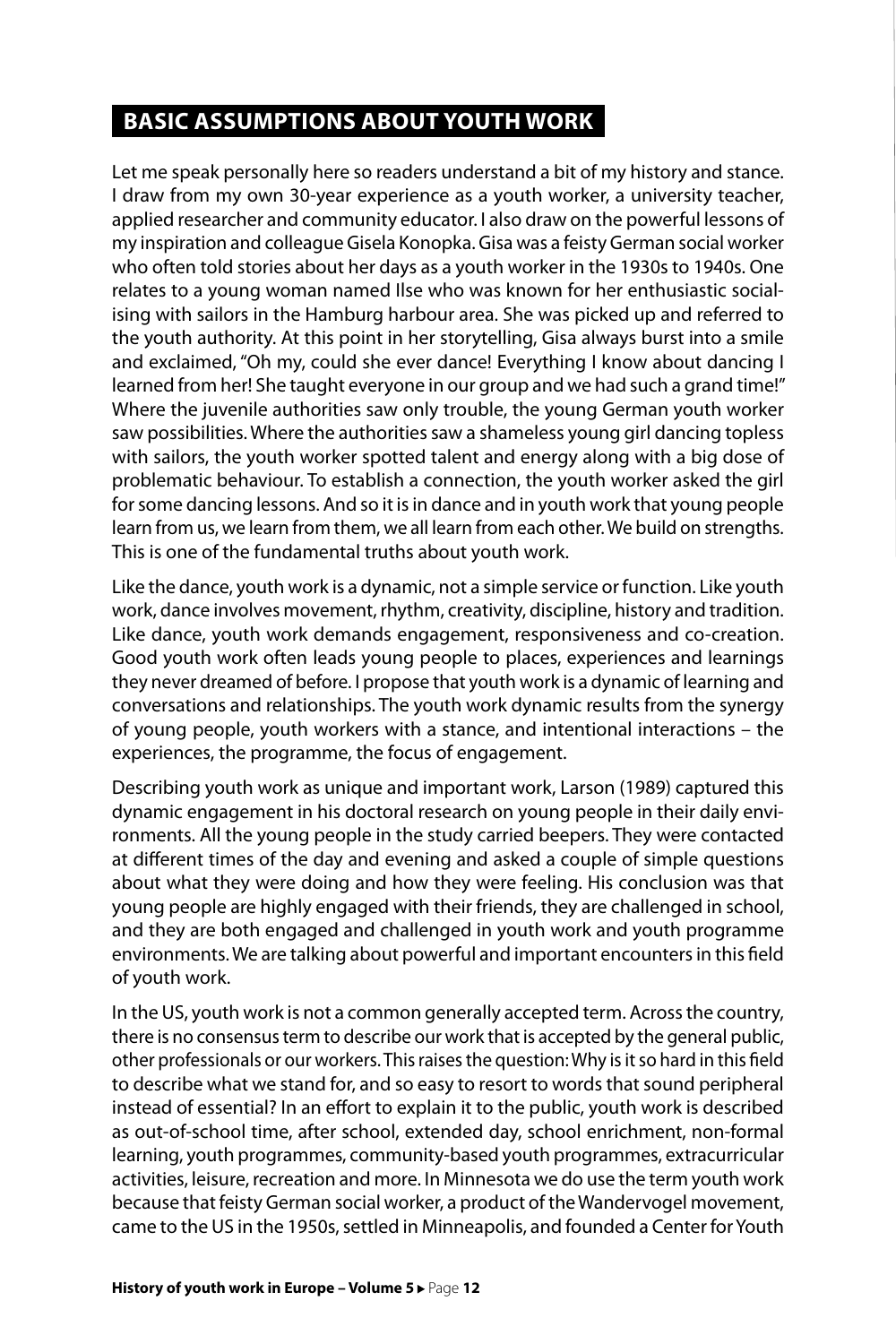Development and Research at the University of Minnesota. Konopka also espoused the term now very popular in the US: positive (or healthy) youth development. She is the first person I know to use the term youth development 50 years ago expressly in terms that went beyond existing theories in sociology, medicine and psychology.

Paraphrasing a policy paper she wrote for the US government in 1973, Konopka stated:

- $\blacktriangleright$  We do not see adolescence or youthhood exclusively as a stage that human beings pass through to get from child to adult. It is one of many important segments of continuing human development over the life span.
- $\blacktriangleright$  We reject the common notion that being young is solely preparation for being old except in the sense that everything before is preparation for what follows.
- $\blacktriangleright$  We believe young people, like other people, are persons with specific qualities and characteristics who have a participatory and responsible role to play, tasks to perform, skills to develop. The degree or extent to which they experience such responsible participation will determine and maximise human development.

She spoke daily of youth work and youth workers – and we colleagues and students who worked with her adopted the term.

Gisa challenged us on important questions about youth work, asking, "So what do you want to be?" It is always a question of freedom for something and freedom from something. This fits the theme for this volume: What do you want to be autonomous for, and what do you want autonomy from? She often reminded us that dualist thinking is simplistic thinking. Avoid "either this or that" thinking: discover new ways. Listen to the young people! They have new and interesting ideas!

In her teaching and practice, Konopka emphasised developing a clear, grounded philosophy from which practical techniques could evolve. While social work was well grounded in theory, concepts and philosophy, she observed that youth workers placed too much emphasis on method, technique and tools. She reminded us to ramp up the philosophy and theory behind our work. In her later years, she questioned the tendency of the professions to assume the role of authorities who possessed wisdom and were in charge. She felt this professional drive in US social work and education prevented giving full recognition to youth work and young people. She was a passionate believer in social group work, and she never failed to acknowledge subcultures saying, "In a group we are all members" – or in her story, "In a group we can all learn to dance"

#### **REFLECTIONS ON WORDS, YOUNG PEOPLE AND PUBLIC WILL**

While youth work language, practice, research and policy are not identical in the United States and Europe, some common themes emerge as relevant. In the context of autonomy and interdependencies, three challenges stand out: (1) clarifying the divergent perspectives on definition, dimensions of practice and accountability; (2) addressing the value of translational scholarship bridging science and complex practice; and (3) being strategic about the importance of leveraging systems support for field building (Walker et al. 2011). Youth workers, young people, researchers,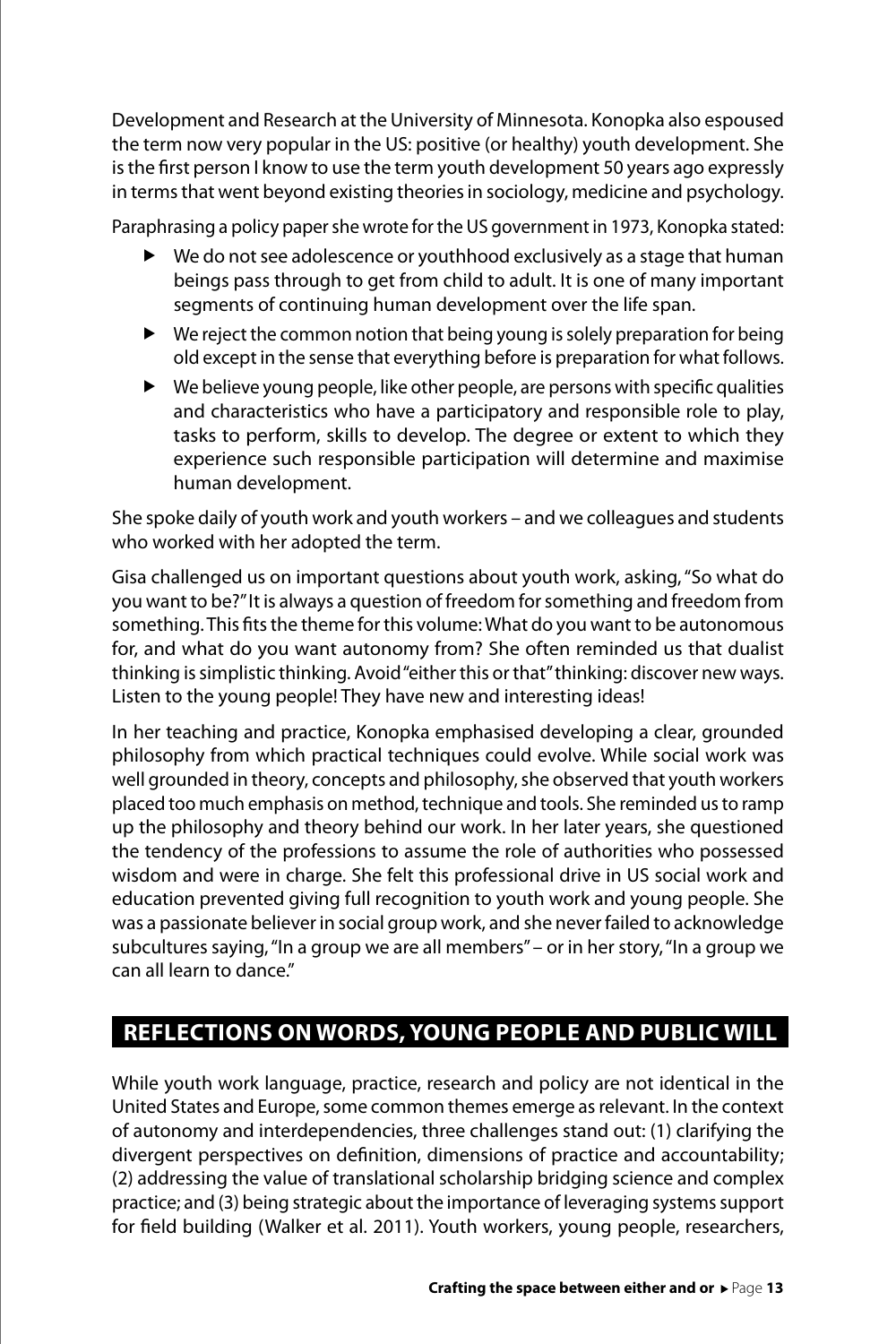policy makers and the public at large have a stake in dealing with these topics. This section of the chapter explores autonomy and interdependency issues in terms of clarifying language of philosophy and practice; forging new partnerships with youth and allies; and reigniting the public will to understand, value and support youth work.

The words we use – youth work, youth development, non-formal learning, youth policy – are directly related to issues of autonomy and dependency in the field. The question, "So what do we want to be?" leads to a discussion of freedom to be something and freedom not to be something else. Youth work in Europe faces the same identity issue as the youth development field does in the United States. It has been said that youth work is an all-purpose weapon. The challenge for youth work today is to determine what we are and what we are not. It requires articulating our philosophy and principles for work with young people as well as naming the proven research-based methods and techniques that make sense in light of our goals. Is youth work an action, a philosophy or a methodology? Is youth work a social service delivery mechanism, an allied educational system, a community recreation programme, a problem prevention scheme, a client service system of case management, an intervention unit to pull out when something goes wrong, or a service on the side of young people? The public and young people need to understand precisely what this "youth work thing" is about. Words are important. Agreement and consistency on crystal clear language is critically important as we deal with the identity of our field. And identity is key to autonomy and to forging healthy interdependent relationships with other systems and in the community. The challenge is to find straightforward words to describe our philosophy, to distinguish our dynamic practice, and to identify why this work matters for young people today.

#### **Youth development/youth work**

Consider this example of indiscriminate overuse. In the last 30 years in the US, some consensus has developed on why youth work exists; it exists to promote positive, healthy youth development. Most in the field believe this is accomplished through learning experiences and organised opportunities to contribute that benefit individuals and civil society. In our enthusiasm to cast away the label as those who fix youth or prevent problems, we got accustomed to the term "youth development". The term became our answer to everything. Youth development described our work, our goals, our impacts, our programmes (Hamilton and Hamilton 2004). Because we need a word to describe what young people do, we say youth development is what young people do. Youth develop. They own it and they do it. They will develop with or without us. European writings have a much better, quite beautiful term for it: Young people being young together. Because we need an interdisciplinary word to describe our philosophy and pedagogy – a distinctive term for our way of working – we call it positive youth development. It describes a way of seeing young people in the lived world. And because we need a descriptor for non-formal learning programmes in the community, we speak of youth development programmes and organisations. We might say that girl scouting is a youth development movement.

Is it possible that the field in Europe has a tendency to overuse the word youth work in much the same way we have overused the term youth development? What do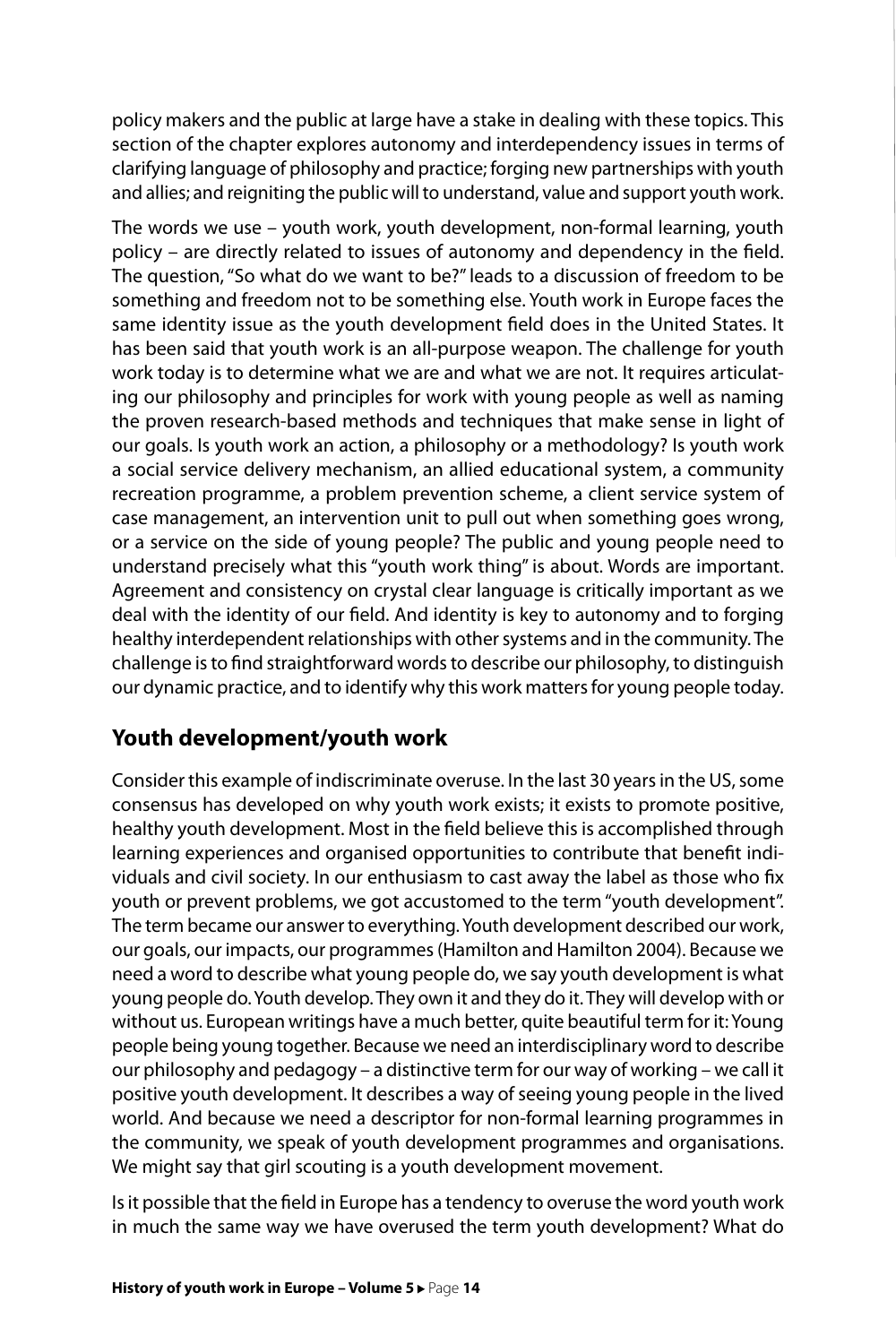YOU mean when you say youth work? Is it an action? A delivery system for social services or education? A philosophy? A pedagogy? A general word for youth activities? Maybe it's the label of a professional field. Perhaps it's an umbrella term (Taru et al. 2014) or an essential dynamic, as I suggest, or the term for a subset of social work? By giving one term layered and multiple meanings, we confuse people and ourselves. We alienate those trying to understand our work and undercut our own desire to be understood.

The public and young people need to understand precisely what this "youth work thing" is about. Public will and youth participation are essential to our being and our success. We want their support and engagement. So this is a plea to find new and straightforward words to distinguish what young people do, what our philosophy is, and what the dynamic practice is called. Taru et al. (2014), and Jeffs (2014) both suggest that while we may not develop a single universal vocabulary, we can identify common threads with common terms.

#### **Non-formal learning**

In the European history volumes on youth work, the terms non-formal learning, non-formal education and informal education are often used interchangeably. In pursuit of more precise language, in Minnesota we have generally adopted the term non-formal learning to describe our pedagogical stance. We embraced this term because it distinguishes the learning terrain between the formal education programmes of the schools and the informal or less intentional learning that goes on in families, in front of the television and with friends. Nobody likes the term – but once explained, they get it! They resist it – but they need it. It places youth work on the educational continuum understood by large numbers of the public.

We do avoid using the term non-formal education because in our state and country the schools have the almost exclusive ownership of the word "education". Also, education places the emphasis on the system whereas learning connects the action to a learner. After 20 years of involving experienced youth workers in our Youth Development Leadership master's programme, we have several hundred of them out in the community using the term non-formal learning casually and intentionally with their staff, their organisation leaders and their partners. It is catching on.

#### **Policy and public will**

In the US, policy is yet another term used inconsistently and applied to anything from rules to guidelines to good ideas to legislative proposals. I'm less clear about the level of consensus here. To explain policy in our teaching and conversations, we're falling back on a story we refer to as "The Prudential". It goes like this: One of our faculty colleagues recalls growing up in St Louis, Missouri where once a month a man in a suit came to his home to take 50 cents and a signature from his mother. When asked what this was about, his mother said, "That man is from the Prudential and that 50 cents is for our policy. If I pay, if anything happens to your father, we will have some money to live on." A policy is a contract, an agreement, simple and straightforward. And what is public policy? It is a social contract or a social mandate,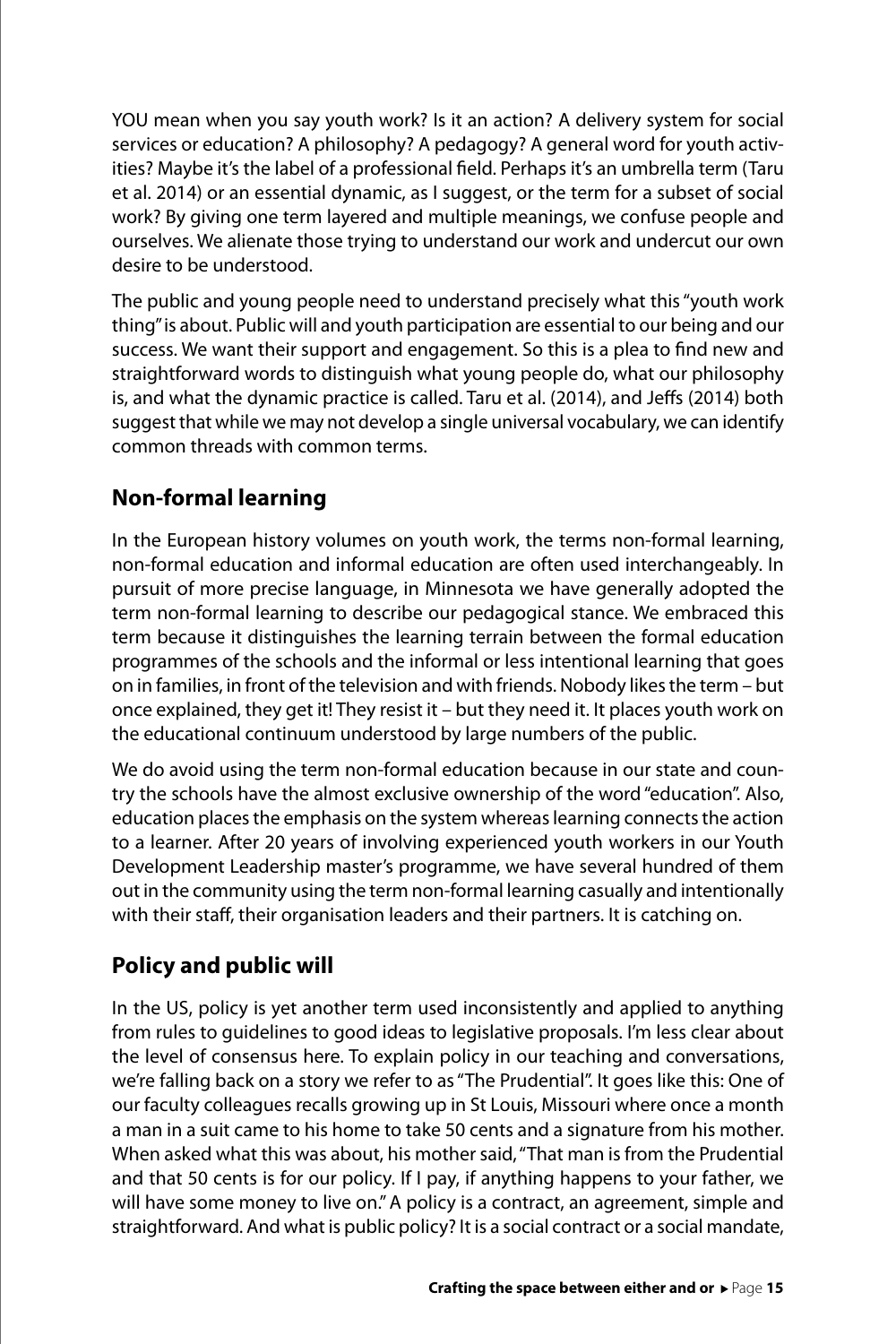an agreement shared by the public and designed to achieve its goals. What is required to have a social contract? Public will! Your histories speak eloquently of deep reservoirs of public will through the years supporting non-formal learning supports and opportunities for young people. The social mandate you describe generally recognises and supports the individual and civil function of youth work. Still, we have to talk clearly, coherently and consistently about what it is and why it is important – even to strangers.

Clarity of words and common understandings are core to forging productive partnerships, coalitions, networks. Certainty about our essence – our bottom line – helps other agencies, departments, organisations know who we are, what we stand for, and what we cannot negotiate away. Consensus around core language can be used to build public understanding and public will and to generate funding. It can attract and draw in young people.

Is it possible to forge tight and precise common ground around the why and what of youth work and at the same time open the door wide in accepting the how, when, where? This was Konopka's idea of one driving philosophy made real by many different methods, techniques and approaches. Establish youth work's "true north" – its non-negotiable mission and purpose – and we have our fundamental autonomy and identity. When we accept some variations in strategies and methods within our local systems and practices, we are likely to strengthen local public will and our responses to the important issues of local young people. This might be a useful trade-off: unity on the why and what combined with flexibility on the terminology for the how, when and where of practice.

#### **CRAFTING SPACE FOR NEW WAYS OF RELATING**

Meaningful partnerships with young people, with youth work's closest allies and with the "magic triangle" may look different once the identity issue has been addressed. Nonetheless, the context for youth work in the world today is not the same as it was even 10 years ago. As we move to the subject of partnerships, think first of interdependencies rather than dependencies. Think partnerships and collective action rather than dependencies. Dependencies seem more one-sided, imposed not negotiated. Second, think about adopting language that is comfortable and widely understood by professionals and the public. Last, consider whether our field can tolerate a flexible messiness that stimulates responsiveness and innovation over time. What if we focus not on choosing between a tidy, rational system versus a divided, fragmented system, but rather on creating a system that expresses our values clearly to young people and the public, embraces youth work principles, binds the field together but does not require conformity in all strategic and methodological matters.

Looking ahead, three topics related to partnerships demand attention in Europe and the United States. They can be uncomfortable, challenging topics, but they deserve serious consideration. Each has its own challenges, risks and benefits. They involve re-envisioning partnerships with young adults, with our closest allies, and with the "magic triangle".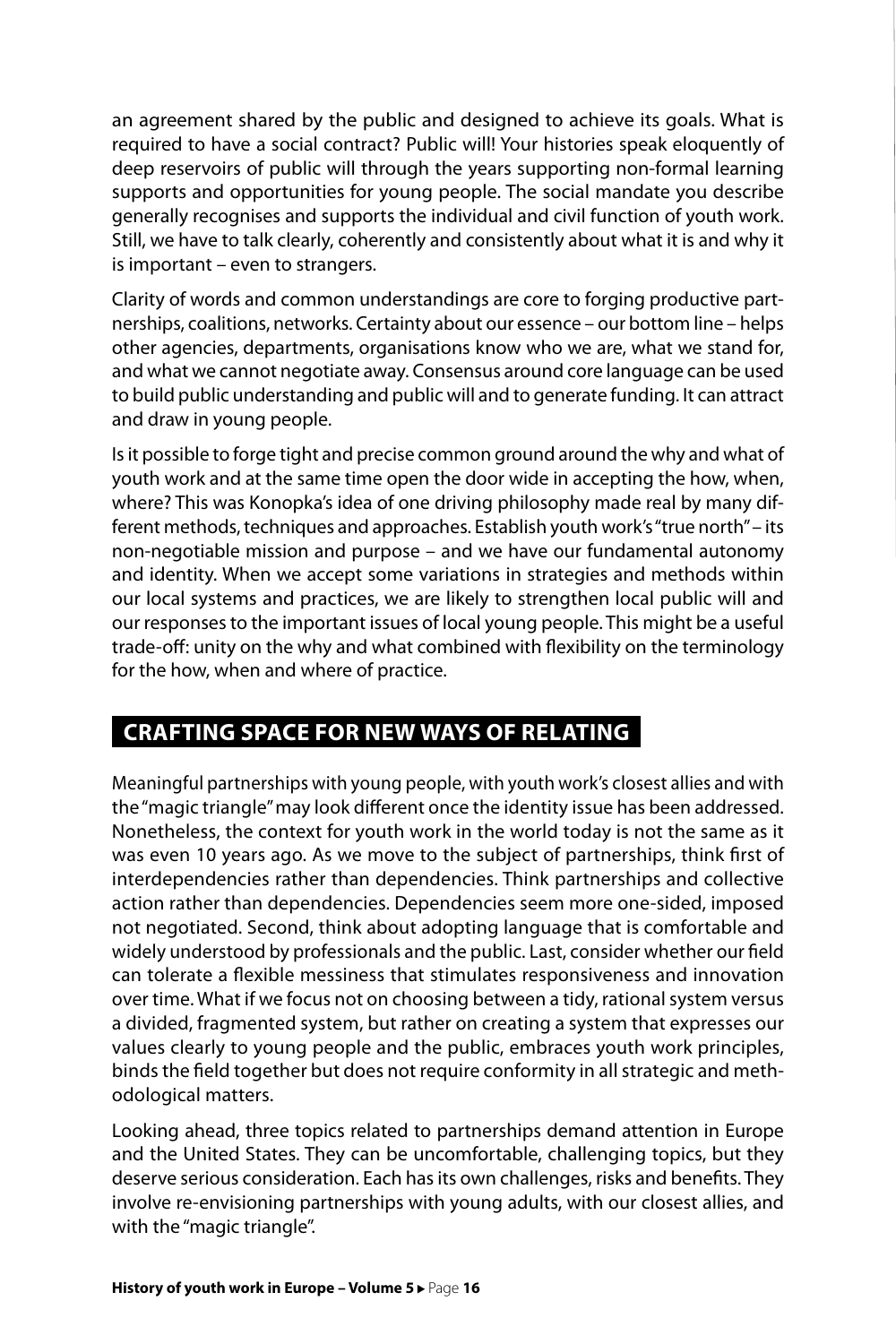#### **Young people as full partners, co-creators and advocates**

The warrant and justification for the existence of youth work rests on the partnerships and the engagement we establish with and on behalf of young people. Youth work has no reason to exist unless young people are present, participating and powerful. It's not clear how to do this, but it can and must be done. Young people expect to be present, participating and powerful. In a world of the Internet and social media, smart devices and apps, young people's capacities to connect, influence, organise, learn and socialise have exploded – and no longer rely on coming to youth work for help. There is no youth work dynamic without them. This goes to the heart of who owns youth work. After all, who do youth workers work for? Konopka identified eight requirements for healthy development that many agree hold up across cultures and time. It's our job to determine how they play out as basic needs for young people today.

- 1. Feel a sense of safety and structure.
- 2. Experience active participation, group membership and belonging.
- 3. Develop self-worth through meaningful contribution.
- 4. Experiment to discover self, gain independence and control over one's life.
- 5. Develop significant quality relationships with peers and at least one adult.
- 6. Discuss conflicting values and form their own.
- 7. Feel pride of competence and mastery.
- 8. Expand their capacity to enjoy life and know that success is possible.

Who could have predicted how technology is changing the ways in which young people belong, gain voice, seize power, make decisions and forge relationships both personal and political? In the US, we have for too long told young people, as we have told new immigrants: behave, be patient, queue up and your time/opportunity will come. What if they decide not to wait? Or they decide that our youth work systems operate in snail time, are inflexible or unresponsive or perhaps even ignorant of the world they live in? Nowadays it is increasingly common for young people to go around institutions and systems in order to accomplish their goals.

Try to imagine a flexible, nimble framework, adaptable to communities, with plenty of room for the presence, voice and leadership by young people. How might we open the doors for young people to staff and lead youth work efforts and activities, not just respond as recipients or passive partners in the endeavour? Consider reframing youth work as the community-based movement that partners with people of all ages, and as a scaffold for young people's learning experiences, which builds social capital, and advocates for their involvement in matters that impact them? No one else seems to be filling this role, certainly not the large, established government systems in the US. How can youth work position itself as the innovative field responsive to the needs, interests and future aspirations of young people? Again there's no simple answer, but Europe seems to have an advantage or incentive to embrace a collective ethos. The US increasingly exhibits an ethos of individual success and freedom above all, something that slows down efforts to build solidarity under the best of circumstances.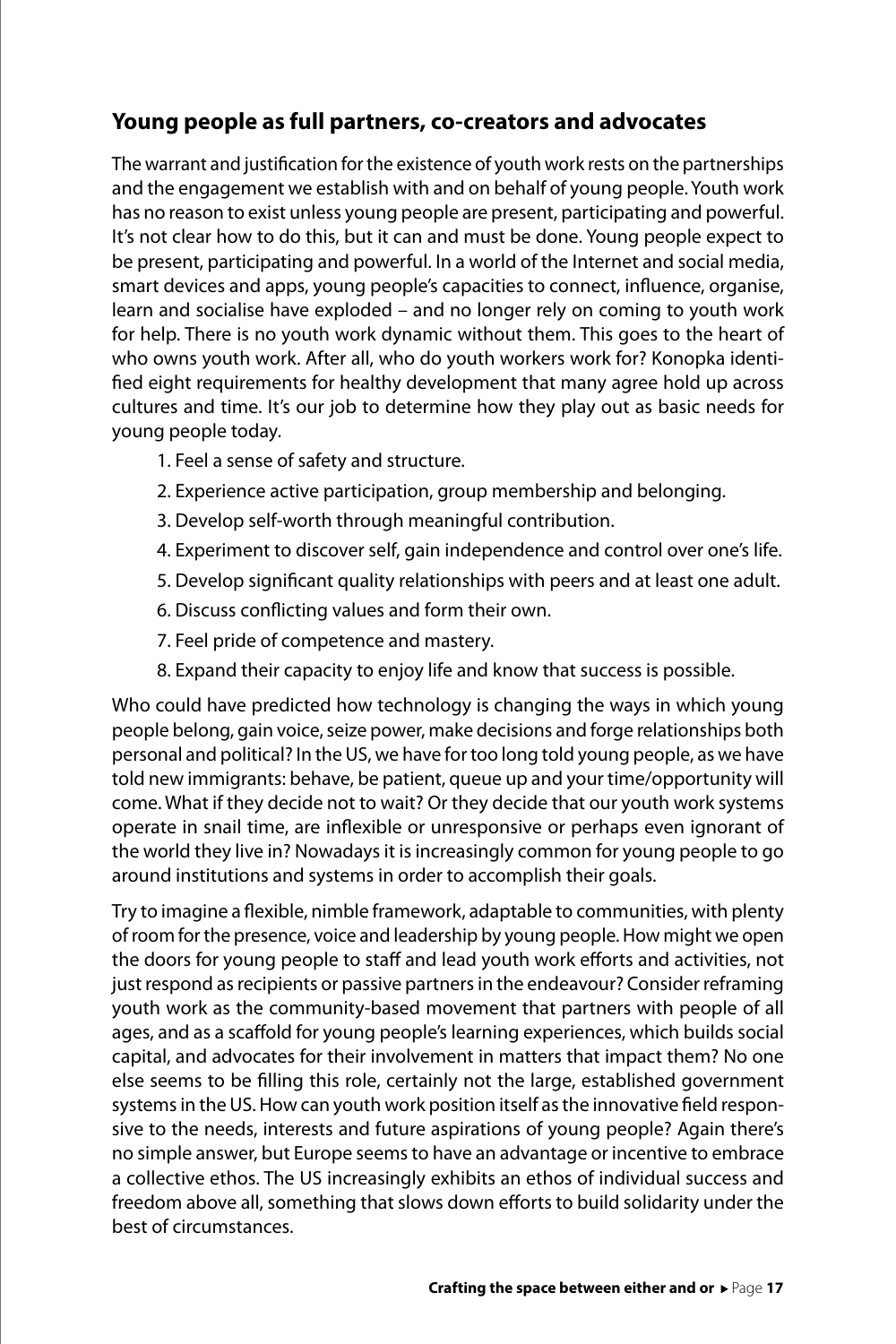#### **Youth work as a family of practices forged with close allies**

Once we define who we are and agree on a common purpose, how can we broaden the scope and presence of youth work? The notion of a family of related practices is much discussed in the US as is the idea of youth worker expertise and how to achieve it. One of my bold colleagues stood up at a meeting and asked, "Can't we just embrace this 'glorious mess' that is our field and get on with it?" She challenged those of us who like order in our systems to accept and embrace the inconsistencies and variety at the heart of this work over hundreds of years. What gets in the way of partnering closely – or even uniting – with our closest allies, those whose values and work are in principle so close to our own? Is it possible to resist the dichotomy of professional vs. volunteer? Traditional vs. marginalised audiences? New ways vs. the old? Transit or forum? Could we unite our closest allies – the many forms of youth work – under one large tent?

Jeffs (2014) and others have suggested building a family of practices or a family of professions. My university colleagues increasingly describe youth work as a craft with deep expertise that is manifest in reasonably varied practices and differently configured systems. The family of practice image implies that not every aspect of youth work is done by a youth worker, and not everything a youth worker does is clearly understood as youth work. In any site or community, you might need a mix of roles, not a dozen professional youth workers, to meet youth and community needs. Or one might claim the youth worker identity based on philosophy, ethos, pedagogy and world view even while employed at a school. Expertise is most commonly acquired over time, on the job and through education and training, but in some instances a university degree may be required to take on certain jobs.

The American Evaluation Association (AEA) is a successful example of professionals uniting under the banner of related practices which share a closely related mission and vision of their work. The AEA evolved from a similar debate on identity, mission and vision: Who is a researcher? Who is an evaluator? What does it take to legitimately claim one of those titles? Ultimately they came together in a partnership where each practitioner self-proclaims their expertise, interests and contributions to the field. Now all work together in topical interest groups within a very successful professional organisation bound together by a code of professional ethics based on quality, integrity and expertise in practice.

As we rethink our role, we must consider that our vast menu of offerings and programmes – our delicious diversity – could be a strength in establishing our sphere of influence (autonomy) and the partnerships (interdependencies) we need to rethink if this work is a movement, a field, a system, a sector of a larger field such as education or social work, or something entirely different. Are we a "force to be reckoned with" or a regulated profession? Are we a movement or a system, a sector or a field? What's the difference?

#### **Vision of staffing that goes beyond professionalisation**

To unite under one big tent requires a ruthlessly rigorous rethinking of how youth work is led and staffed. It requires a stance that is not "either/or". This is a difficult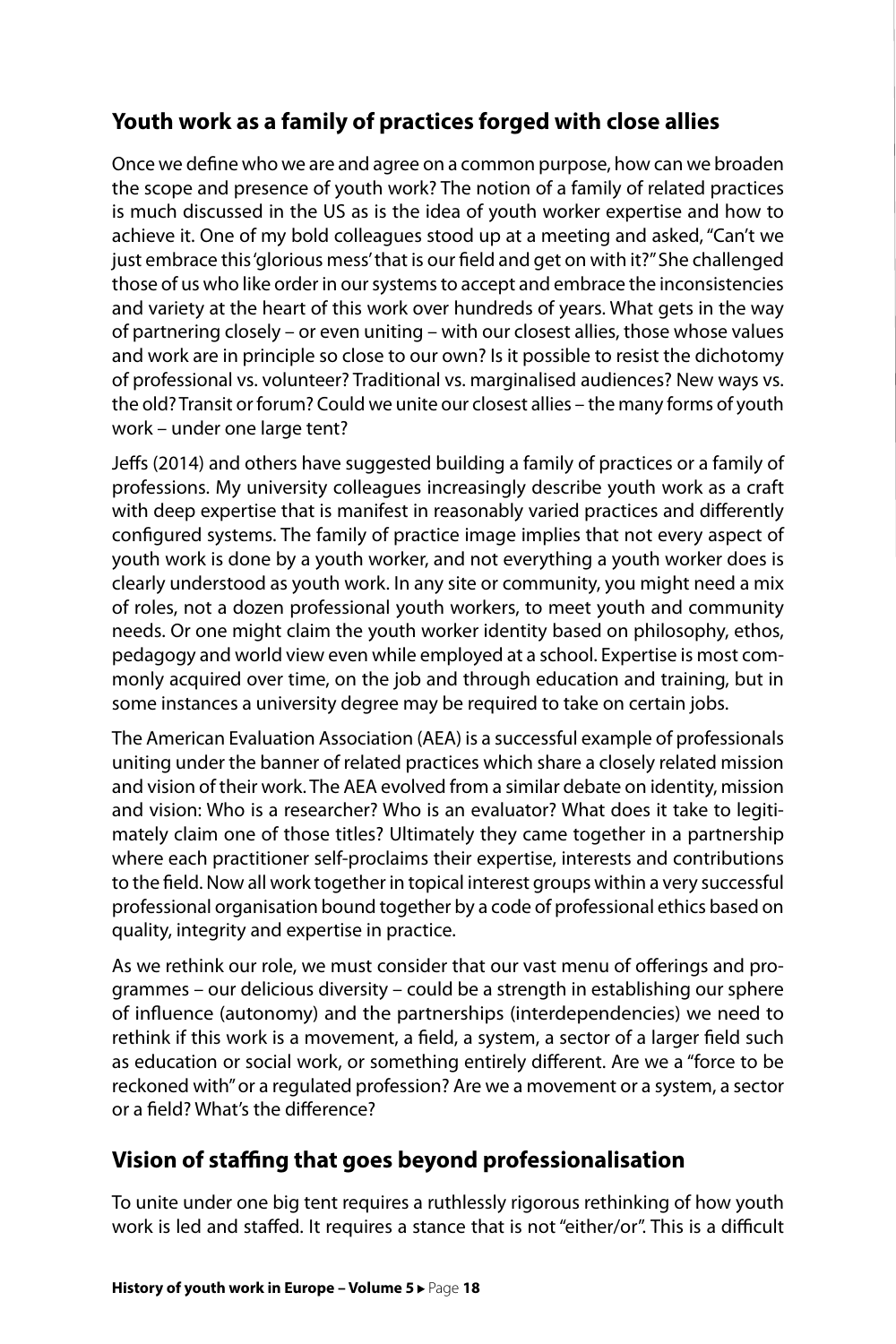discussion for me after spending more than 20 years focused on academic degree programmes and community-based training programmes for youth workers, but I have learned that people don't stay put. They move up, over and sometimes out of a field. I've come to think that the more we prescribe the requirements for a youth worker and require pre-service credentials, the more we restrict entry into the field and the more we distance ourselves from volunteers, partners and young people.

- $\blacktriangleright$  Can we envision room for three kinds of staff, all considered qualified and a crucial part of the team: (1) the professionally credentialled, (2) the trained apprentice, journeyman and master youth worker model taken from the crafts and semi-professions; and (3) the talented volunteer of any age vocationally motivated to be a caring leader and advocate?
- $\blacktriangleright$  Can we envision young people playing active roles in these different staff positions? We need to appreciate more fully what they have to give and also how we intentionally or naively hold them back from engaging to the fullest extent.
- $\blacktriangleright$  Is keeping our identity, our presumptive status and our job security at odds with being an advocate for young people, for innovation, for creative staffing, and for change in the system?

#### **"Magic triangle" partnerships maintain our credibility**

There are many opportunities and tensions inherent in the "magic triangle". Research, translational scholarship and good public policy generally work best when they hold practice and young people closely in their vision. When the "magic triangle" works best, partnerships are forged on the basis of clear, mutual self-interest. In reality they are often forged on the basis of convenience, finance, political pressure, self-interests of leaders, desire for non-duplication, efficiency, pressure from funders, attempts to save money, etc. There are multiple, often conflicting agendas. One strategy is to avoid having policy debates and research discussions that are too far removed from the realities of practice. Without a presence at the table, youth work practice and the professionals on the ground often suffer.

Here's an example of how a research protocol inserted into government funding requirements with little or no consultation with practitioners caused problems for youth work practice on the ground. Emily, a highly experienced sexual health educator and master's student, was elated when the Bush era policy of funding only abstinence-based sexual health programmes ended and the Obama administration renewed funding for broader approaches to pregnancy prevention and spread of STDs. Then she discovered that federal funding now mandated that funded programmes adopt one of a short list of approved curricula that had been evaluated in random control studies and required replication with full fidelity. She felt her authority as an educated, experienced youth worker blocked her long-standing priorities to work with sexually active, street-wise young women at a teen outreach clinic. The narrow options challenged her autonomy, expertise and experience to act in the best interests of certain young people. An important lesson is that when we borrow research models from other fields to guide our practice, the model must be applied to practice mindful of the context and needs of the young people involved.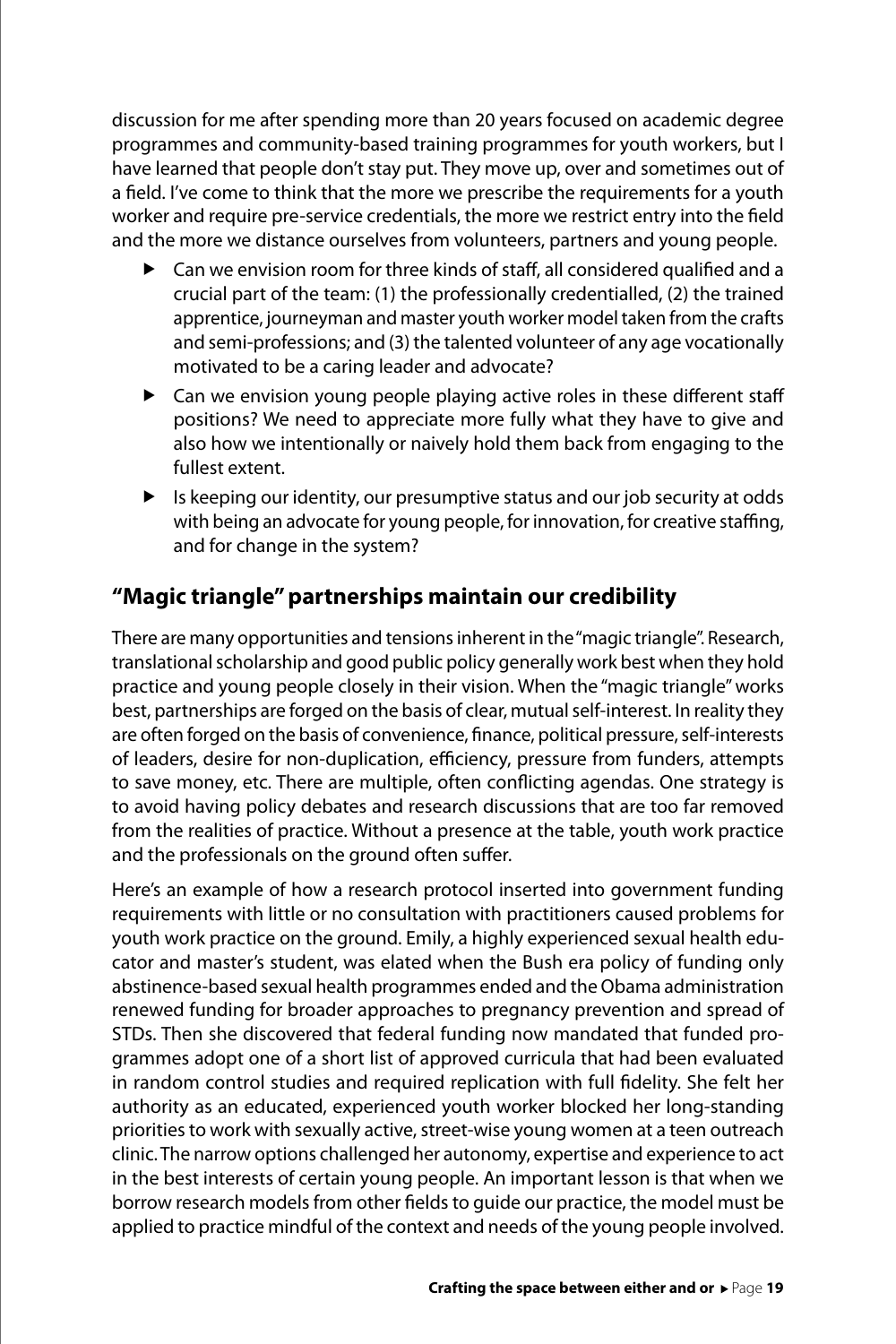Evidence-based practice in medicine, the discipline generally credited for the idea, does not unilaterally apply research results in practice without considering the context, the knowledge and expertise of the attending physician and the wishes of the patient.

#### **BUILDING PUBLIC WILL IN CHANGING TIMES**

One powerful message resounded through the dozens of national stories described in the four previous history volumes co-sponsored by the European Union and the Council of Europe. Despite the great variety of practices over time that have existed to foster young people being young together, there appears to exist a deep reservoir of public goodwill for youth-driven associations, experiences and positive opportunities in the community. There is also a resilience of the field, an affirmation of its importance and contribution, now and over time. There is a coalescing around the values of youth-centred learning and contribution to the civil life of the community despite the debates on how to do this and that, and how to make it all work. While it's unlikely that we will chart our new directions by looking back in time, the future looks bright, albeit filled with ambiguity and new ways of operating.

#### **New ways of funding**

With regard to funding for youth work, a variety of funding partnerships is essential. Youth work's autonomy – even existence – depends on a fluid and varied funding base. Ideally, public funding partnerships are fundamental for continuity and general operations. Private funding partnerships provide for targeted, responsive innovation and independence. In the US we've learned that you can't put all your eggs in one basket. This may seem obvious, but we also know the rules are changing. Some of the summaries and chapters in the history volumes reflect a sense of betrayal of government priorities, a frustration that marginalised young people do not seek the services of our system, and annoyance or disappointment that the public and other systems do not understand our worth and work. This is understandable because not only priorities are changing but also the whole world of government funding, both private and non-profit. Two trends in philanthropy prevalent in the US and perhaps in Europe as well involve direct giving and collective impact. In the US, private individuals are financing space and oceanic explorations, and private companies are exploring business ventures previously in the sole purview of governments.

One major change is the trend towards direct giving. Consider the Helsinki grandmother story. At the 2014 Helsinki history conference, it occurred to me that with a couple clicks of the computer, over breakfast coffee, a grandmother living in Finland can contribute 100 euros to the Minneapolis Public Schools and direct the money to the third grade class at Lucy Craft Laney Community School where her grandson attends. It's done in just minutes. People with disposable wealth increasingly reject giving through intermediaries, foundations and public trusts to distribute their money. They ask, "Why would I give it to you? What added value can you provide?" Whether motivated by generosity of spirit or a passion for a good idea, they want to set their own priorities, find their own promising projects/people, and give directly, cutting out the middle man.